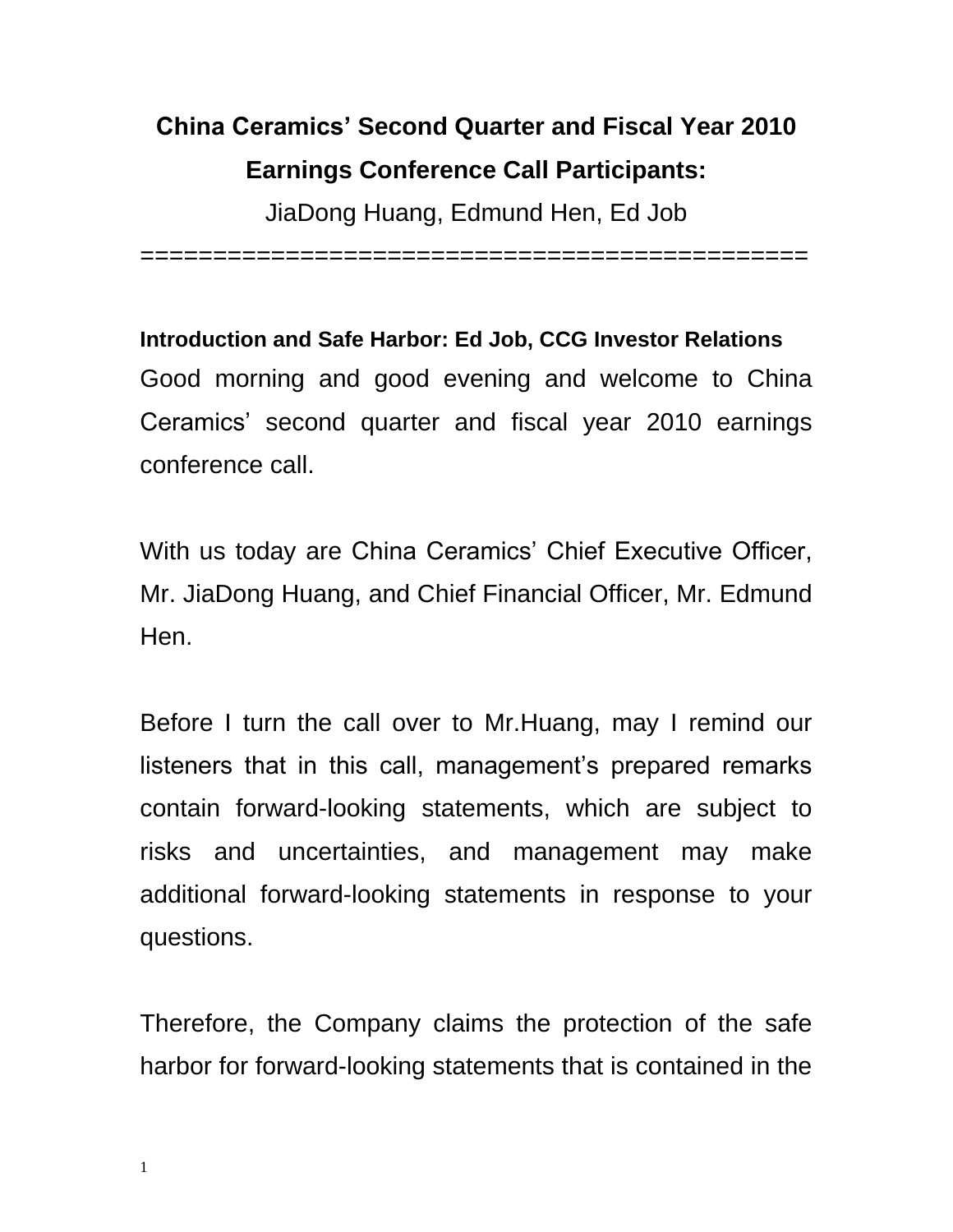Private Securities Litigation Reform Act of 1995. Actual results may differ from those discussed today, and therefore we refer you to a more detailed discussion of the risks and uncertainties in the Company's filings with the Securities & Exchange Commission.

In addition, any projections as to the Company's future performance represent management's estimates as of today August 16, 2010. Unless otherwise required by law, China Ceramics assumes no obligation to update these projections in the future as market conditions change.

The company has determined not to have a Q&A session at the end of this call, in light of its ongoing tender offer.

And now it's my pleasure to turn the call over to China Ceramics' CEO, Mr. JiaDong Huang, and CFO Mr. Edmund Hen, who will be translating for Mr. Huang.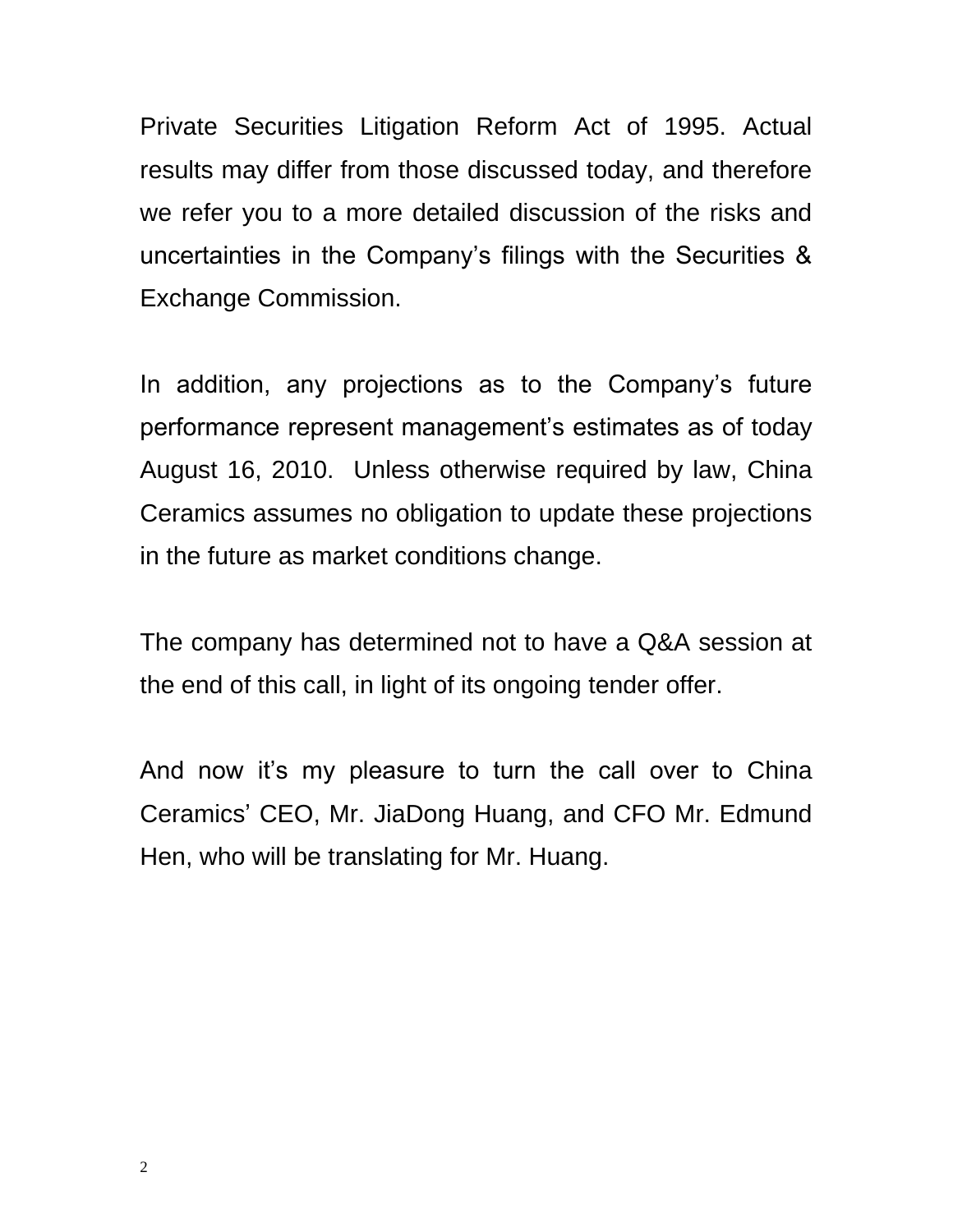## **Opening Remarks: Mr. Huang, CEO of China Ceramics**

谢谢 Ed(艾德)。

欢迎各位参加我们 2010 年二季度电话会议。

Thank you, Ed.

Welcome to everyone joining our second quarter 2010 earnings conference call.

我们对这个季度的企业经营感到满意,各方面的发展均按计划 中的节奏逐步地得以实现。

We are pleased with our execution in the quarter, as we made good progress in the execution of our business plan:

二季度的财务亮点包括:

收入同比增长 29.5%, 达 2.723 亿人民币

毛利同比增长 40.6%, 达 6930 万人民币

毛利率增长至 31.2%

净利润同比增长 31.2%, 达 5650 万美元

充分稀释后每股收益达 5.55 元人民币, 合 81 美分

The financial highlights for the second quarter include:

o Revenue grew 29.5% year-over-year to RMB 272.3 million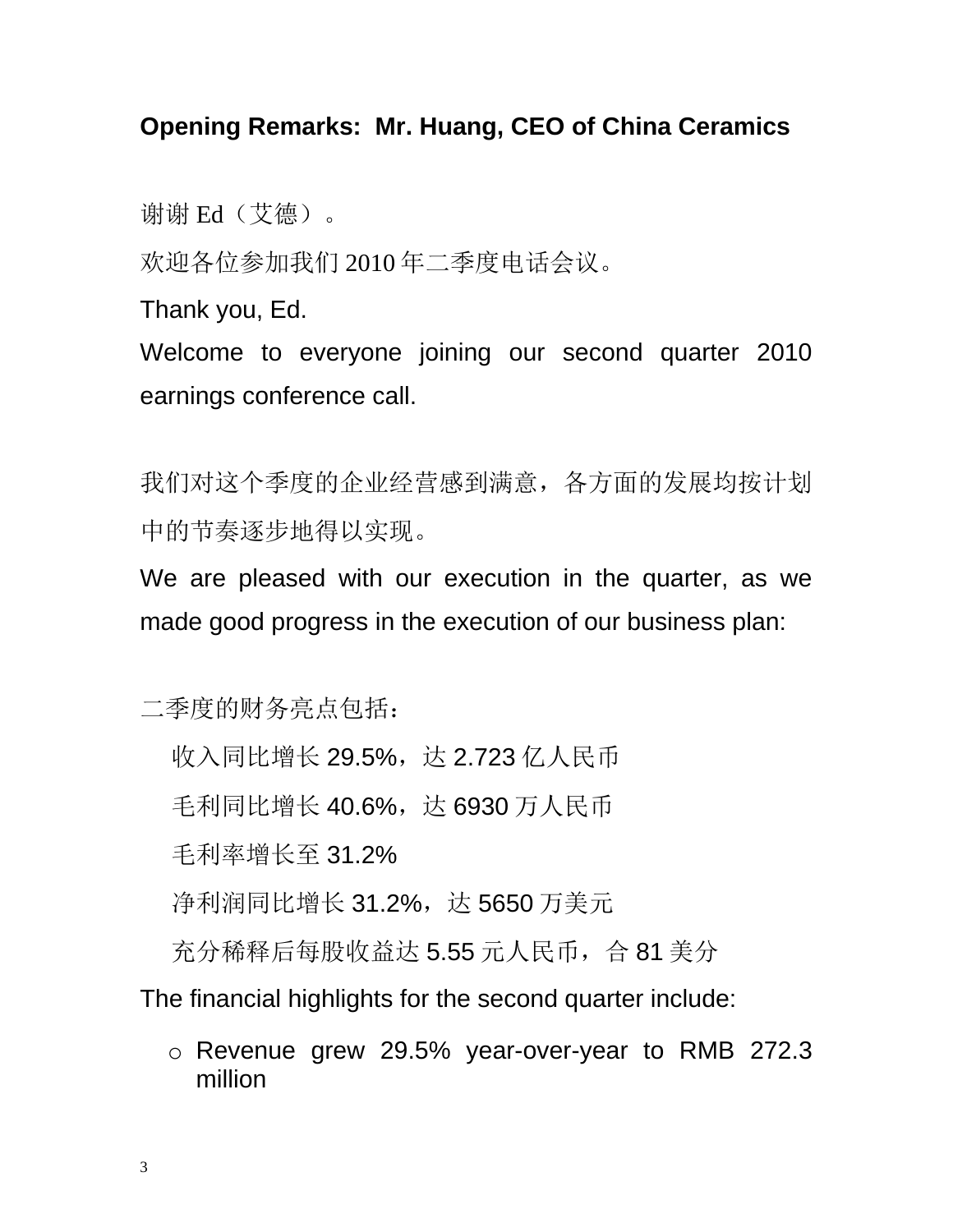- o Gross profit grew 40.6% year-over-year to RMB 69.3 million
- o Gross profit margin expanded to 31.2%
- o Net profit grew 31.2% year-over-year to RMB 56.5 million
- o Earnings per share were RMB 5.55 or US\$ 81 cents per fully diluted share

在这个季度中,受益于中国经济大环境的积极影响,我们产品 的需求旺盛,于是我们部分外包了一些业务以满足我们的客 户。展望未来,我们依然坚信公司的发展前景很乐观,同时我 们也为进一步发展继续在做一些必要的投资工作。我们期望在 以后能向大家持续汇报我们的进步和业绩。谢谢。

During the quarter we benefited from strong demand for our products, as the Chinese macroeconomic environment remained positive. As a result we made use of outsourced manufacturing services to service our customer base in the quarter. As we look to the future, we continue to believe that the outlook for our business remains positive, and we are making the investments necessary to continue our growth momentum. We look forward to report on our progress in the quarters and years ahead.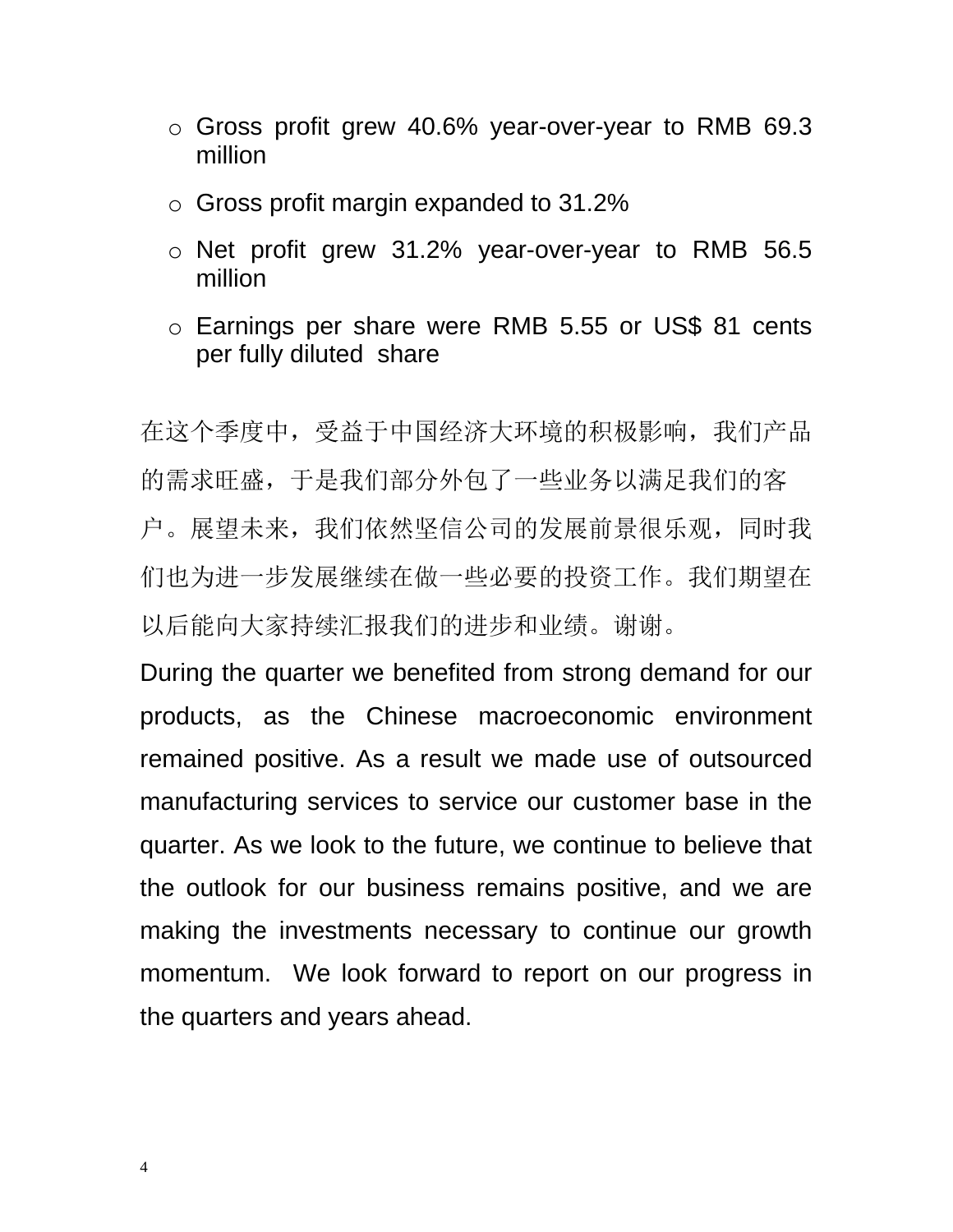Now that I have completed translating Mr. Huang's comments, I would like to spend a few minutes discussing China Ceramics' business performance in more detail.

## **[Overview of Q2 results: Edmund Hen, Chief Financial Officer]**

**Our net revenue** for the second quarter was up 29.5% to RMB 272.3 million (US\$ 39.8 million) compared to the second quarter 2009. The year-over-year increase in revenue was primarily driven by a 22.3% increase in volume to 10.6 million square meters in the second quarter of 2010 compared with the same period in 2009, as well as a 5.9% increase in average selling prices as a result of price increases in the second half of 2009.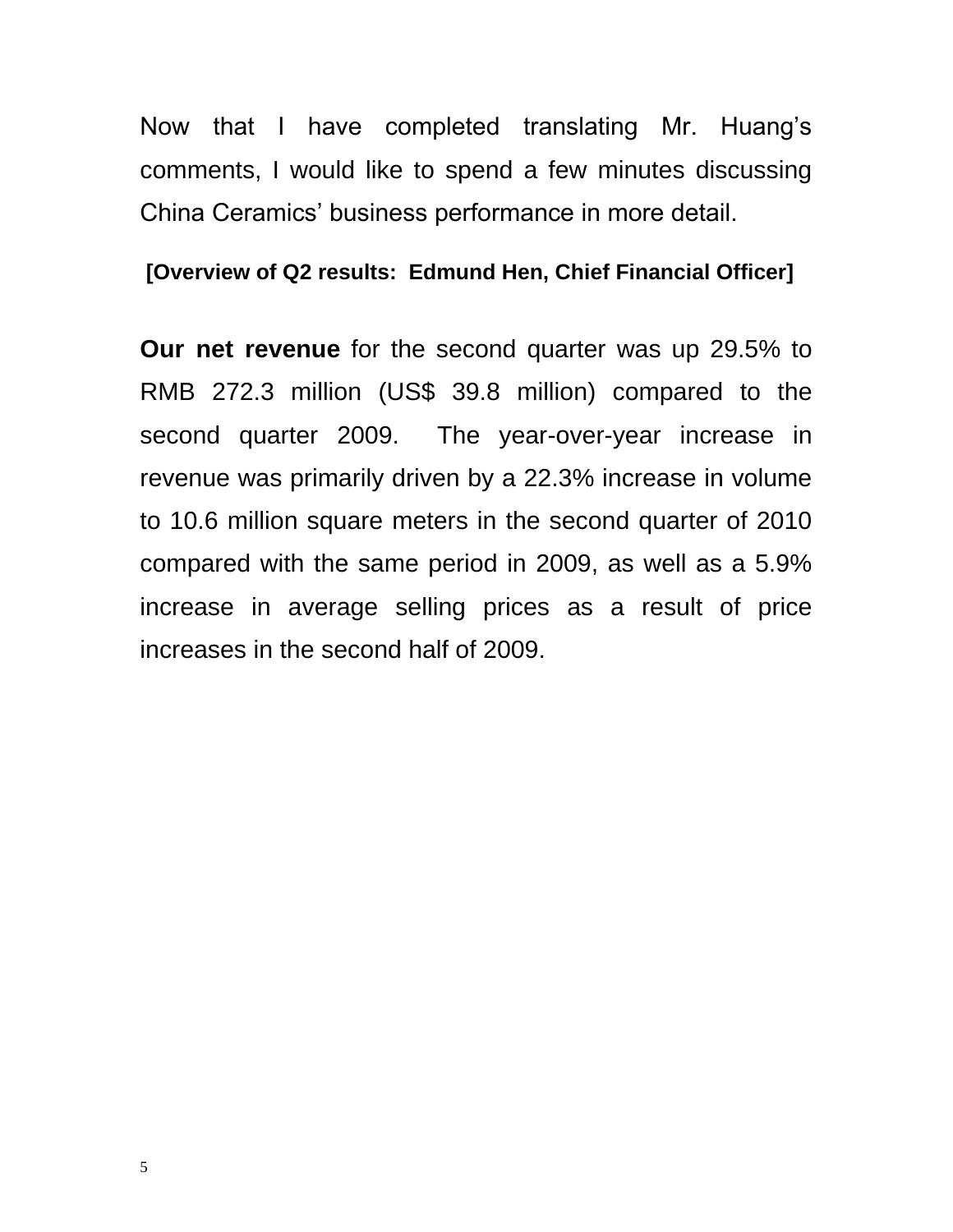**Our gross profit** was RMB 84.8 million (US\$ 12.4 million), up 40.6% from the second quarter 2009. Gross margin was 31.2% compared to 28.7% in the same period last year. The year-over-year increase in gross profit was mostly driven by strong growth in sales volume, higher average selling prices and lower raw material costs.

**Selling expenses** were RMB 1.5 million (US\$ 0.2 million), or 0.6% of sales, compared to RMB 1.7 million, or 0.8% of sales, in the second quarter of 2009.

**Administrative expenses** were RMB 6.0 million (US\$ 0.9 million), up 164.8% from RMB 2.3 million in the second quarter of 2009. The year-over-year increase in administrative expenses resulted mainly from expenses incurred at our newly acquired Gaoan facility as well as from legal and other expenses related to China Ceramics' status as a public company.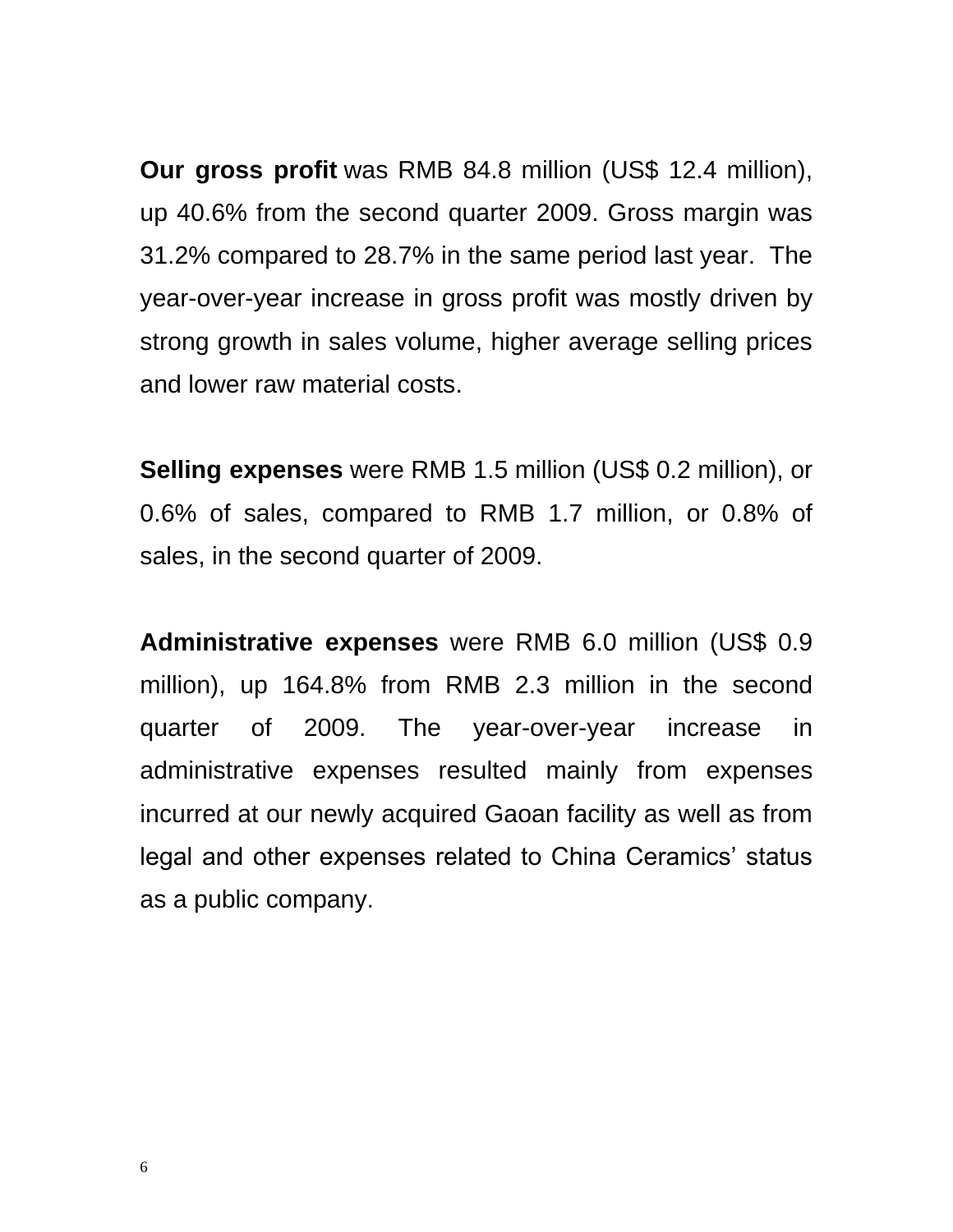**Profit from operations** for the second quarter 2010 was RMB 77.6 million (US\$ 11.4 million), up 25.1% from RMB 62.0 million in the first quarter of 2010. The year-over-year increase in profit from operations was the result of higher revenue and improved gross margin, only partially offset by higher operating costs.

**Our net profit** for the second quarter 2010 was RMB 56.5 million (US\$ 8.3 million), up 31.2% from the comparable period in 2009. The year-over-year increase in net profit was mainly driven by strong growth in revenue and improved gross margin resulting from higher efficiency of the new plant as well as lower raw material costs.

**Earnings per fully diluted share** were RMB 5.55 (US\$ 0.81) for the second quarter of 2010, up 24.7% from RMB 4.45 (US\$ 0.65) in the first quarter of 2010, and down 25.9% from RMB 7.5 (US\$ 1.10) in the same period in 2009.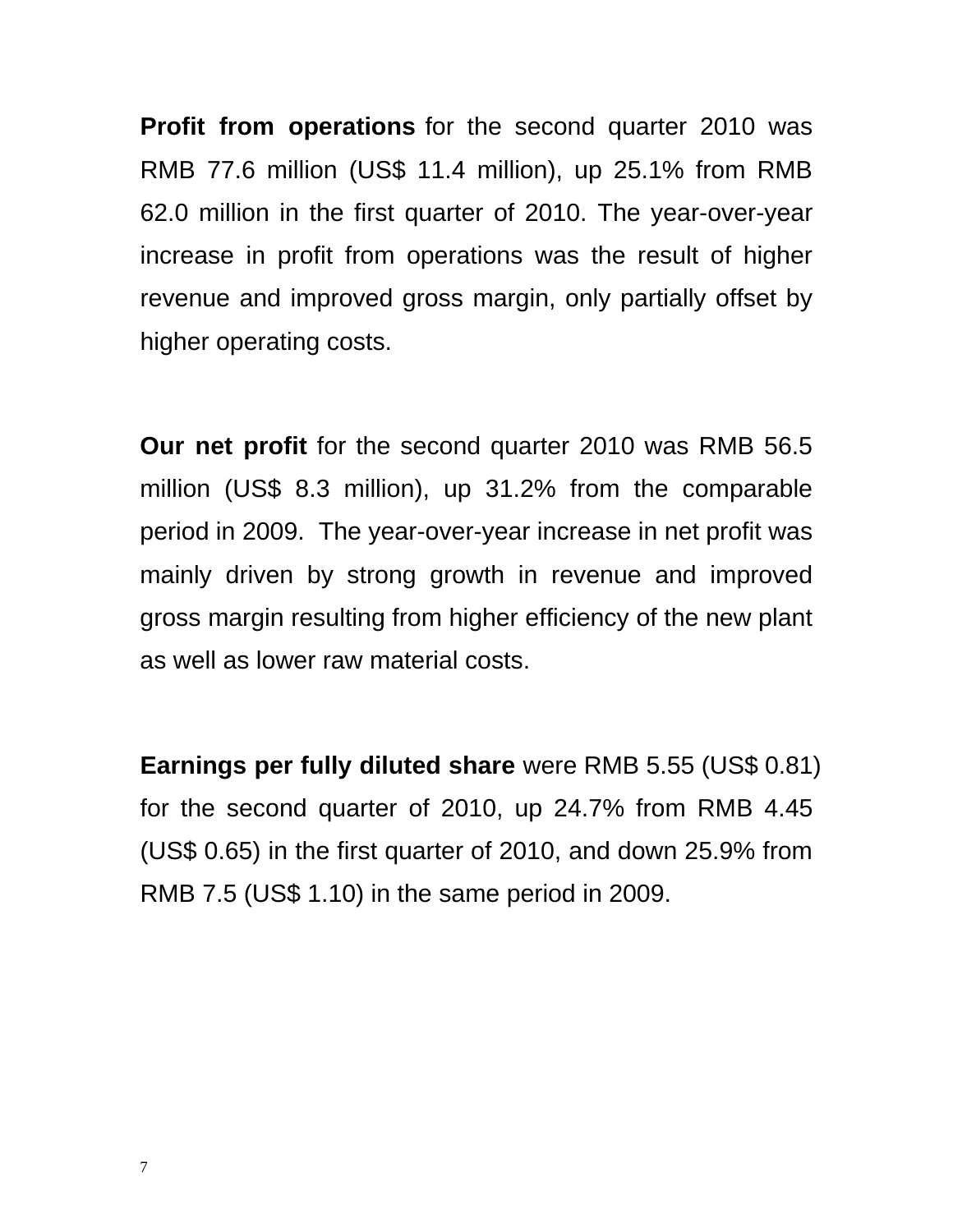Now let's look at results for the first six months or 2010 compared to the same period last year. Our revenue increased by 31.9% to RMB 501.4 million or US\$ 73.4 million. Gross profit was up 44.9% to RMB 154.1 million or US\$ 22.5 million. Gross margin expanded to 30.7% compared to 28.0% in the first six months of 2009. Our net profit grew 37.1% to RMB 101.7 million or US\$ 14.9 million. Earnings were RMB 10.01 or US\$ 1.46 per fully diluted share.

Turning to our balance sheet, we had cash of RMB 68.0 million or US\$10.0 million as of June 30, 2010, compared with RMB 131.9 million or US \$ 19.3 million at the end of the first quarter 2010 and RMB 150.1 million or US \$ 22.0 million at the end of 2009.

As of the balance sheet date we had inventory turnover of 70 days compared with 73 days last quarter and 77 days at the end of 2009.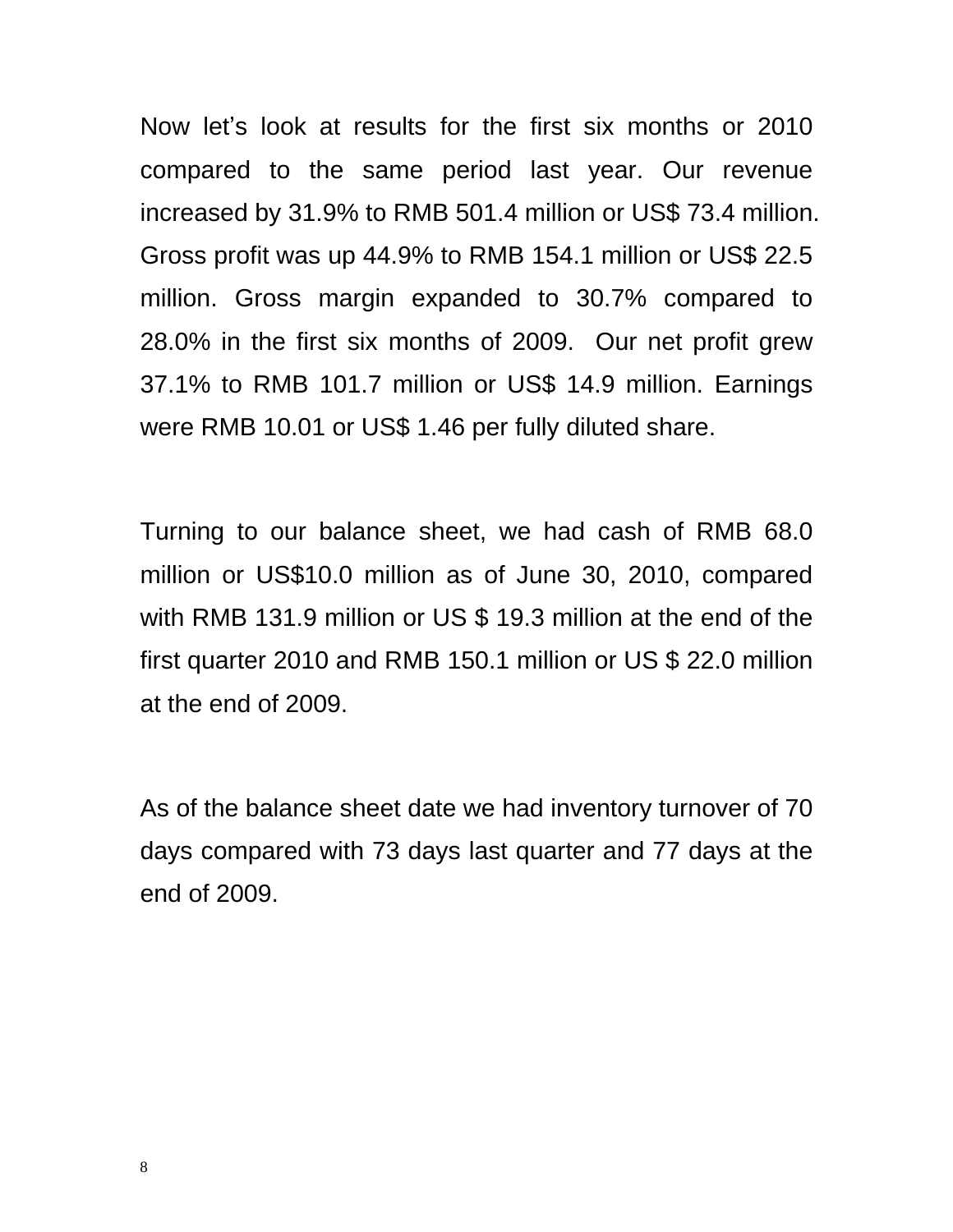Our trade receivables turnover was 109 days in Q2 compared with 109 days in Q1 and 102 days in the December quarter. Our trade receivables include a 17% value-added-tax but our reported revenue is net of VAT. Trade receivables turnover excluding VAT amounts was 93 days in Q2 compared with 93 Q1 and 87 days in the December quarter.

Trade payables turnover was 77 days in Q2 compared with 79 days in Q1 and 69 days in the December quarter. The decrease in payables turnover compared to the first quarter resulted from production outsourcing arrangements with our OEM partner in the second quarter of 2010 which are subject to a shorter payment cycle than other suppliers.

Bank borrowings increased to RMB 104.7 million or US\$ 15.4 million in Q2 compared to RMB 90 million or US\$13.2 million in Q1 and RMB 26.5 million or US\$ 3.90 million in the December quarter.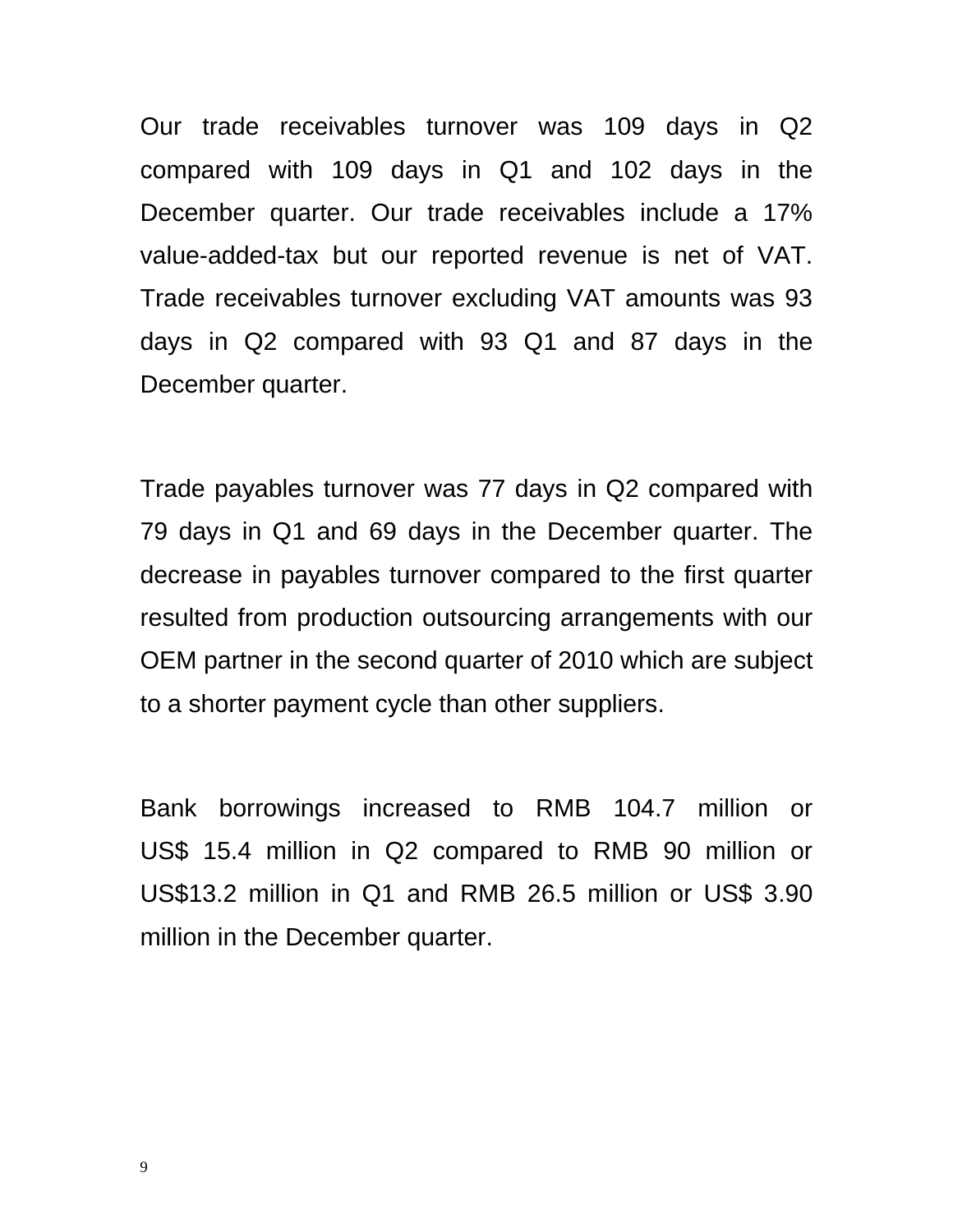The reduction in cash balances and the increase in bank borrowings during the second quarter resulted from the increase in capital expenditures to finish Phase I and initiate phase II of the Gaoan facility expansion as well as to install new kilns and production lines to replace older manufacturing equipments at the Jinjiang plant.

Total capital expenditure incurred in the quarter was approximately RMB 106.3 million or US\$ 15.6 million of which RMB 32.8 million or US\$ 4.8 million was spent at the Jinjiang facility.

Total capital expenditures for the Jinjiang facility in 2010 are expected to be approximately RMB 117.0 million, or US\$17.2 million. The enhancement of production lines is expected to increase capacity at the Jinjiang facility to 32.2 million square meters by the end of 2010, up from 28 million square meters.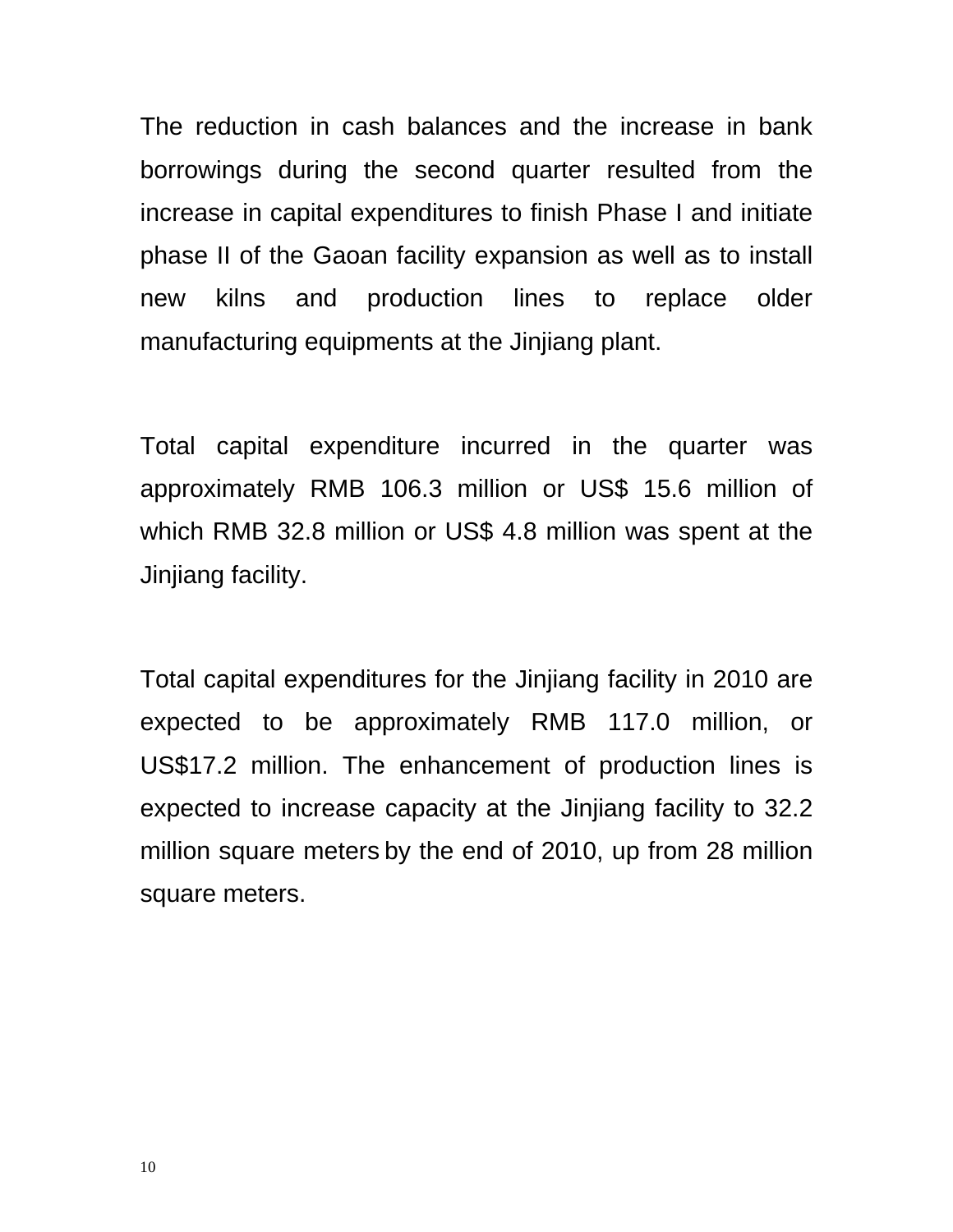In the six months ended June 30, 2010 we spent RMB 30 million or US\$ 4.4 million on phase I and RMB 44 million or 6.4 million to initiate phase II of the Gaoan plant expansion. Total expected expenditure on Phase II construction is approximately RMB 136.4 million or US\$ 20 million and will increase capacity at the Gaoan facility to 24 million square meters by the end of 2010. In summary, we expect to have total capacity of approximately 56.2 million square meters by the end of 2010 and total capital expenditure of approximately US\$ 41.6 million in 2010 of which US\$ 15.6 million was spent in the first half of 2010, all of it during the second quarter.

**Moving on to outlook:**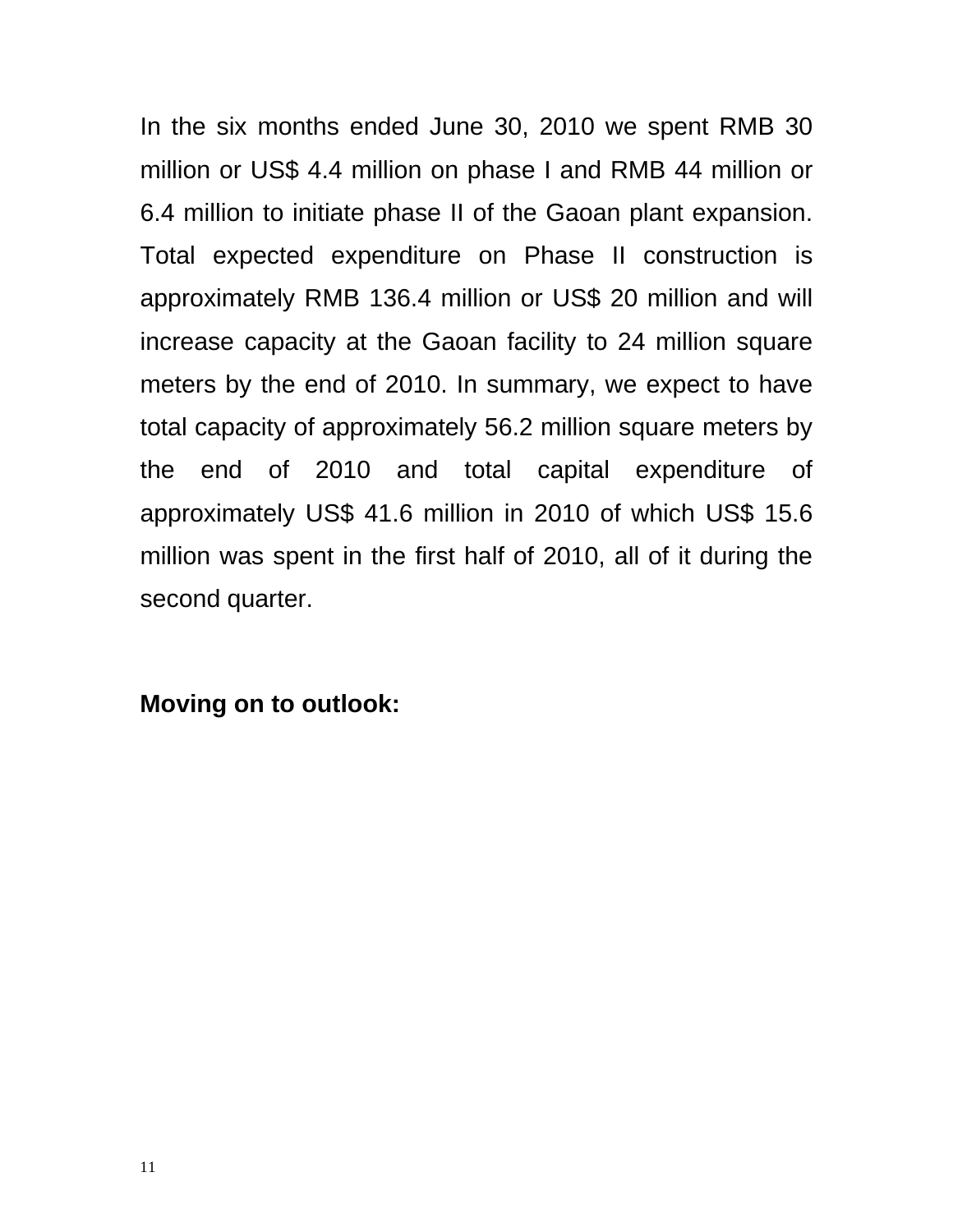Our backlog of orders for delivery in the third quarter was at approximately RMB 312.13 million (US\$ 45.8 million), representing a year-over-year growth rate of 25.4% compared to the revenue in the third quarter of 2009. The expected sales volume in the third quarter 2010 is approximately 11.5 million square meters representing a 23.2% increase from 9.4 million square meters sold in the third quarter of 2009.

Let me now turn to our recent developments